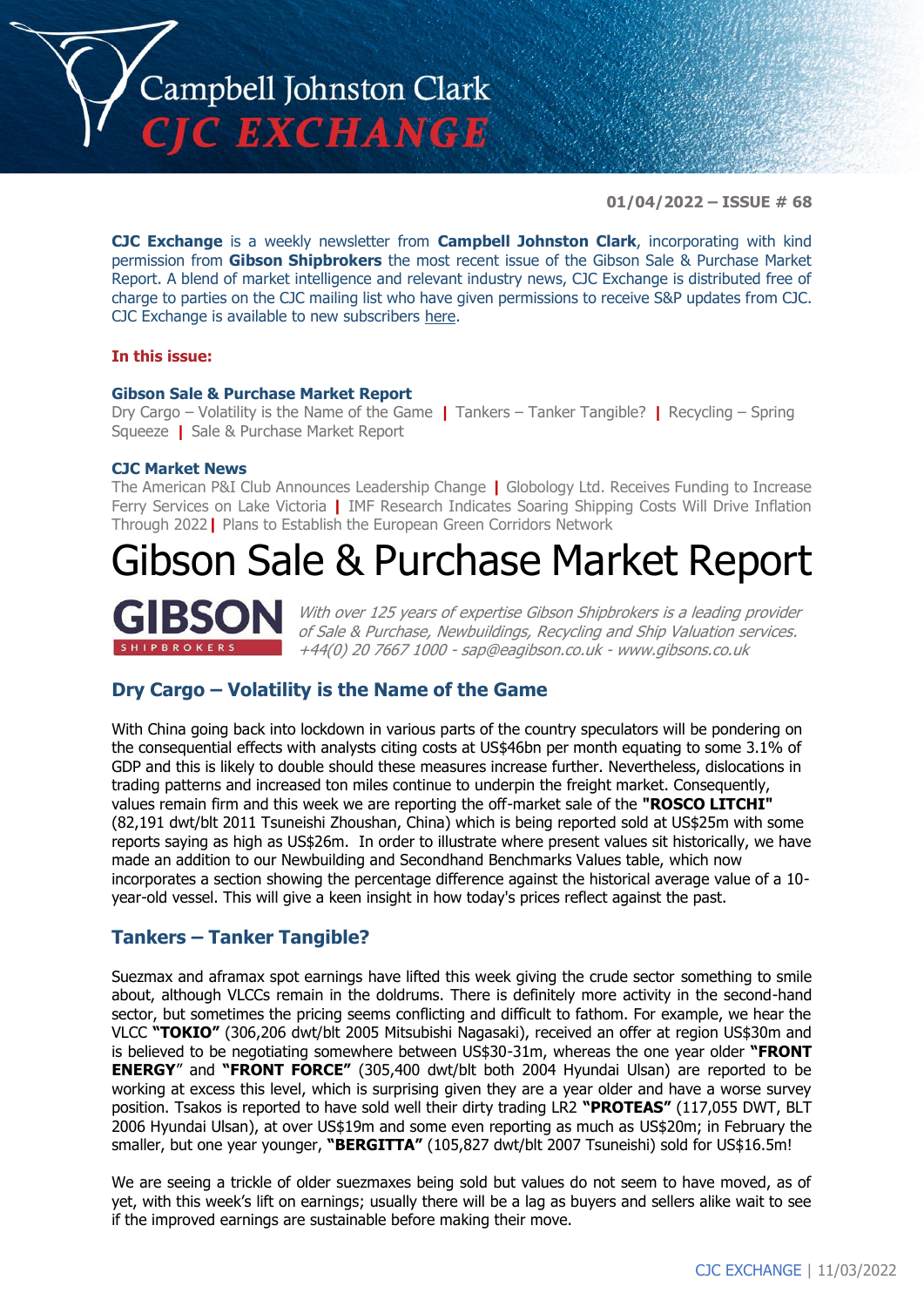

# **Recycling – Spring Squeeze**

A relatively quiet and inactive week that is much the same as what's been seen for quite some time now, which in a nutshell is not nearly enough supply of tonnage to satisfy the cash buyers and ship breakers. This stalemate has driven prices up to almost record highs into the mid/high US\$600s where they currently remain, yet despite there being huge demand from the recyclers and yards, prices appear to have plateaued. Interestingly, as the week has gone by we've seen a surprising wobble in rates emanating from Bangladesh, where local prices have softened a little meaning Pakistan currently appears to be paying the highest numbers. However, despite them paying top dollar at present, if there were to be competitive market tonnage being negotiated, much would depend on the geographical location as to where their final destination would be. Next week the hope is there will be a little more stability in price levels.

# **Gibson Sale & Purchase Market Report**

#### **S&P SALES**

| <b>Vessel Name</b>                                                                                                                 | <b>DWT</b>       | <b>Built</b>                    | Yard                                         | <b>Buyers</b>               | <b>Price</b><br>$($ \$/m $)$        | <b>Notes</b>                                            |
|------------------------------------------------------------------------------------------------------------------------------------|------------------|---------------------------------|----------------------------------------------|-----------------------------|-------------------------------------|---------------------------------------------------------|
|                                                                                                                                    |                  |                                 | <b>BULKERS</b>                               |                             |                                     |                                                         |
| <b>BAOSTEEL</b><br><b>EVOLUTION</b>                                                                                                | 206,331          | 2007                            | Imabari Saijo (JPN)                          | Chinese buyer               | 21.8                                | Ore carrier, SS<br>due 7/22.                            |
| <b>XIN YUAN</b>                                                                                                                    | 91,439           | 2002                            | Oshima Zosen (JPN)                           | <b>Undisclosed</b><br>buyer | 14.85                               | DD psd 11/21.<br><b>BWTS fitted.</b>                    |
| <b>AZUR</b>                                                                                                                        | 82,282           | 2007                            | Oshima Zosen (JPN)                           | <b>Turkish buyer</b>        | reg 20                              | SS due 7/22.<br>BWTS on order.<br>Dely F/east.          |
| ROSCO LITCHI                                                                                                                       | 82,191           | 2011                            | Tsuneishi Zhoushan<br>(CHN)                  | Undisclosed<br>buyer        | req/xs<br>25                        | SS psd 1/21.<br><b>BWTS fitted.</b>                     |
| YANGTZE XING HUA                                                                                                                   | 81,678           | 2012                            | Guangzhou Longxue<br>(CHN)                   | Chinese buyer               | 22                                  | SS due 5/22.<br><b>BWTS fitted.</b>                     |
| <b>MARIBELLA</b>                                                                                                                   | 76,629           | 2004                            | Imabari (JPN)                                | Chinese buyer               | 14.9                                | DD due 2/23.<br>BWTS due 8/22<br>(on order).            |
| <b>EVERSHINE</b>                                                                                                                   | 75,933           | 2000                            | Kanasashi (JPN)                              | Undisclosed<br>buyer        | 12                                  | SS due 10/23.                                           |
| <b>PENG DE</b>                                                                                                                     | 64,485           | 2014                            | Guangzhou Huangpu<br>(CHN)                   | Jinhui Shipping             | 25.5                                | Chinese flag.                                           |
| S ECHO + S TANGO<br>+ S HERMES                                                                                                     | 61,200           | $2015+$<br>$2015+$<br>2016      | Imabari / I-S<br>Shipyad (JPN)               | <b>Undisclosed</b><br>buyer | $31 + 31 +$<br>32                   | <b>BWTS fitted.</b>                                     |
| <b>MANDARIN CROWN</b><br>+ MANDARIN<br><b>OCEAN</b>                                                                                | 57,000           | 2012                            | Jiangsu Hantong<br>(CHN)                     | Singaporean<br>buyer        | 17.25<br>each                       | DD due $6/22 +$<br>4/23.                                |
| <b>VEGA ROSE</b>                                                                                                                   | 55,711           | 2007                            | Kawasaki (JPN)                               | Chinese buyer               | 18.2                                | DD due 9/22.<br><b>BWTS fitted.</b>                     |
| <b>EVER AMPLE</b>                                                                                                                  | 50,029           | 1998                            | Imabari (JPN)                                | Undisclosed<br>buyer        | 8.25                                | Wood chip carrier.<br>DD due 11/23.                     |
| <b>OCEAN IBIS</b>                                                                                                                  | 38,494           | 2013                            | Minami Nippon (JPN)                          | <b>FGM Chartering</b>       | 24.5                                | 1 yr BBHP sale.<br>DD due 11/23.<br><b>BWTS fitted.</b> |
| <b>INTERLINK ABILITY</b><br>+ INTERLINK<br><b>QUALITY</b><br><b>INTERLINK</b><br>CAPACITY +<br><b>INTERLINK</b><br><b>EQUALITY</b> | 38,700<br>38,800 | $2015+$<br>2016<br>both<br>2016 | Huatai Heavy (CHN)<br>Taizhou Kouan<br>(CHN) | Norwegian buyer             | $25.5 + 26$<br>.25<br>26.25<br>each | <b>BWTS fitted.</b>                                     |
| <b>NONG LYLA</b>                                                                                                                   | 33,773           | 2004                            | Oshima Zosen (JPN)                           | Leasing buyer               | 11.6                                | Logs fitted.                                            |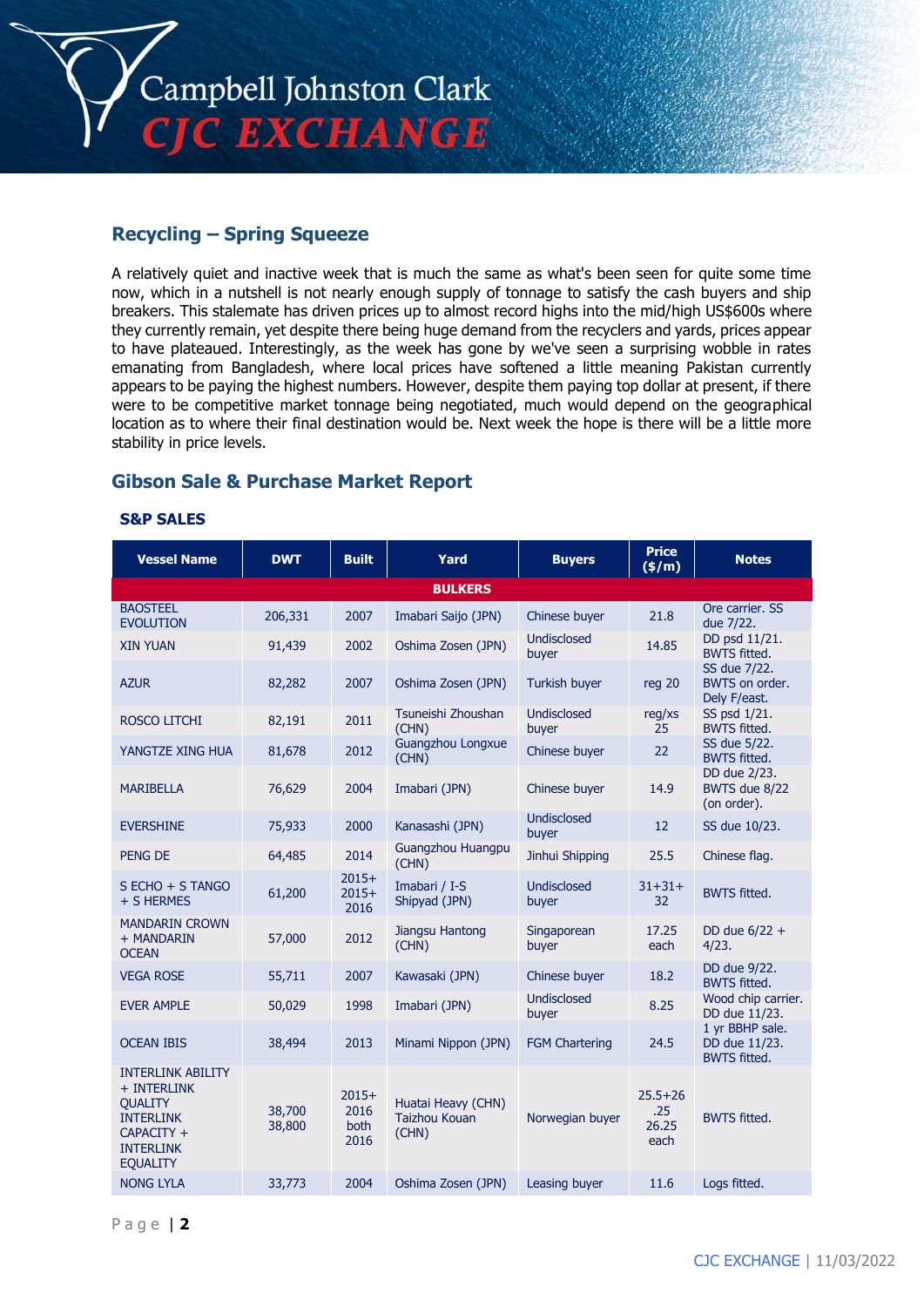# Campbell Johnston Clark<br>CJC EXCHANGE

| <b>S-BRAND</b>                         | 33,745  | 2004         | Oshima Zosen (JPN)                       | Undisclosed<br>buyer        | 13            | DD due 10/22.<br><b>BWTS fitted.</b>                           |
|----------------------------------------|---------|--------------|------------------------------------------|-----------------------------|---------------|----------------------------------------------------------------|
| <b>ECO DYNAMIC</b>                     | 32,354  | 2005         | Kanda (JPN)                              | Undisclosed<br>buyer        | reg 14        | Open hatch. DD<br>due 11/23.                                   |
| <b>NIKOLAOS GS</b>                     | 28,616  | 2002         | Imabari (JPN)                            | <b>Undisclosed</b><br>buyer | 9.2           | DD due 5/23.<br><b>BWTS due 7/22.</b>                          |
| <b>MOUNT ADAMS</b>                     | 28,488  | 2002         | Kanda (JPN)                              | Undisclosed<br>buyer        | 9.8           | DD due 5/23.<br><b>BWTS+Logs</b><br>fitted.                    |
|                                        |         |              | <b>TANKERS</b>                           |                             |               |                                                                |
| FRONT ENERGY +<br><b>FRONT FORCE</b>   | 305,400 | both<br>2004 | Hyundai Ulsan (KRS)                      | Undisclosed<br>buver        | xs 33<br>each | DD due 9+10/22.                                                |
| <b>NORDIC PASSAT</b>                   | 164,274 | 2002         | Samho (KRS)                              | Undisclosed<br>buyer        | 15.5          | SS due 8/22.                                                   |
| <b>BARI</b>                            | 159,186 | 2005         | Hyundai Ulsan (KRS)                      | <b>Undisclosed</b><br>buyer | 21.5          | DD due 11/23.<br><b>BWTS fitted.</b>                           |
| DA YUAN HU                             | 159,149 | 2004         | Bohai (CHN)                              | <b>Undisclosed</b><br>buyer | 16.5          | Dely China 4-<br>5/22. DD due<br>3/22.                         |
| <b>PROTEAS</b>                         | 117,055 | 2006         | Hyundai Ulsan (KRS)                      | <b>Undisclosed</b><br>buyer | 19-20         | Ice 1A. Coated.<br>Trading dirty. SS<br>psd 8/21.              |
| STI SAVILE ROW +<br><b>STI CARNABY</b> | 109,999 | both<br>2015 | Sungdong (KRS)                           | <b>Undisclosed</b><br>buyer | 43 each       | Coated.<br><b>BWTS+Scrubber</b><br>fitted. DD due<br>$4+9/23.$ |
| <b>STI BENICIA</b>                     | 49,990  | 2014         | SPP Sacheon (KRS)                        | <b>Undisclosed</b><br>buyer | 26.5          | Deepwell.<br><b>BWTS+Scrubber</b><br>fitted. DD due<br>10/22.  |
| <b>CHALLENGE</b><br><b>PEGASUS</b>     | 47,787  | 2007         | STX Jinhae (KRS)                         | <b>Undisclosed</b><br>buyer | 13.2          | Deepwell. DD due<br>8/22. BWTS<br>fitted.Deck<br>heaters.      |
| <b>MAERSK TOKYO</b>                    | 44,994  | 2016         | Sungdong (KRS)                           | Premuda                     | 31            | Deepwell. SS psd<br>7/21. BWTS<br>fitted.                      |
| <b>DL VIOLET</b>                       | 13,092  | 2008         | 21C Shipbuilding<br>(KRS)                | Vietnamese<br>buyer         | 5             | IMO II.<br>Marineline. SS<br>due 1/23.                         |
| <b>DL ASTER</b>                        | 13,079  | 2007         | 21C Shipbuilding<br>(KRS)                | <b>Vietnamese</b><br>buyer  | 4.8           | IMO II.<br>Marineline. SS<br>due 3/22.                         |
|                                        |         |              | <b>CONTAINERS / RO-RO / REEFER / PCC</b> |                             |               |                                                                |
| <b>TALISKER</b>                        | 18,409  | 2001         | Gdanska (POL)                            | <b>MSC</b>                  | 17            | 1129 TEU.<br>Geared.                                           |
|                                        |         |              | GAS (LNG/LPG/LAG/CO2)                    |                             |               |                                                                |
| CRATIS +<br><b>COPERNICUS</b>          | 54,591  | both<br>2015 | Daewoo (KRS)                             | Japanese buyer              | 70 each       | Basis 9 yrs BB<br>back. Eco.<br>Scrubber.                      |

#### **NEWBUILDING ORDERS**

| <b>Ordering Client</b>            | <b>Vessel</b><br><b>Type</b> | Size /<br>No. of<br>units         | <b>Shipyard</b><br>(Country) | <b>Delivery</b> | <b>Price</b><br>\$m\$                    | <b>Notes</b>                                       |
|-----------------------------------|------------------------------|-----------------------------------|------------------------------|-----------------|------------------------------------------|----------------------------------------------------|
|                                   |                              |                                   | <b>SUEZMAX</b>               |                 |                                          |                                                    |
| <b>CMB</b>                        | Newcastlema<br>X             | 210,00<br>0 dwt<br>x <sub>2</sub> | Qingdao Beihai<br>(CHN)      | 2024            | $66*$                                    | *Declared<br>options. Dual fuel,<br>ammonia ready. |
| <b>CITIC Financial</b><br>Leasing | <b>Ultramax</b>              | 65,000<br>dwt x<br>10             | Dalian (CHN)                 | 2024-2025       | <b>CNY</b><br>200 <sub>m</sub><br>(31.5) | 209.95m LOA.<br>Yangtze trader.                    |
|                                   |                              |                                   | <b>TANKERS</b>               |                 |                                          |                                                    |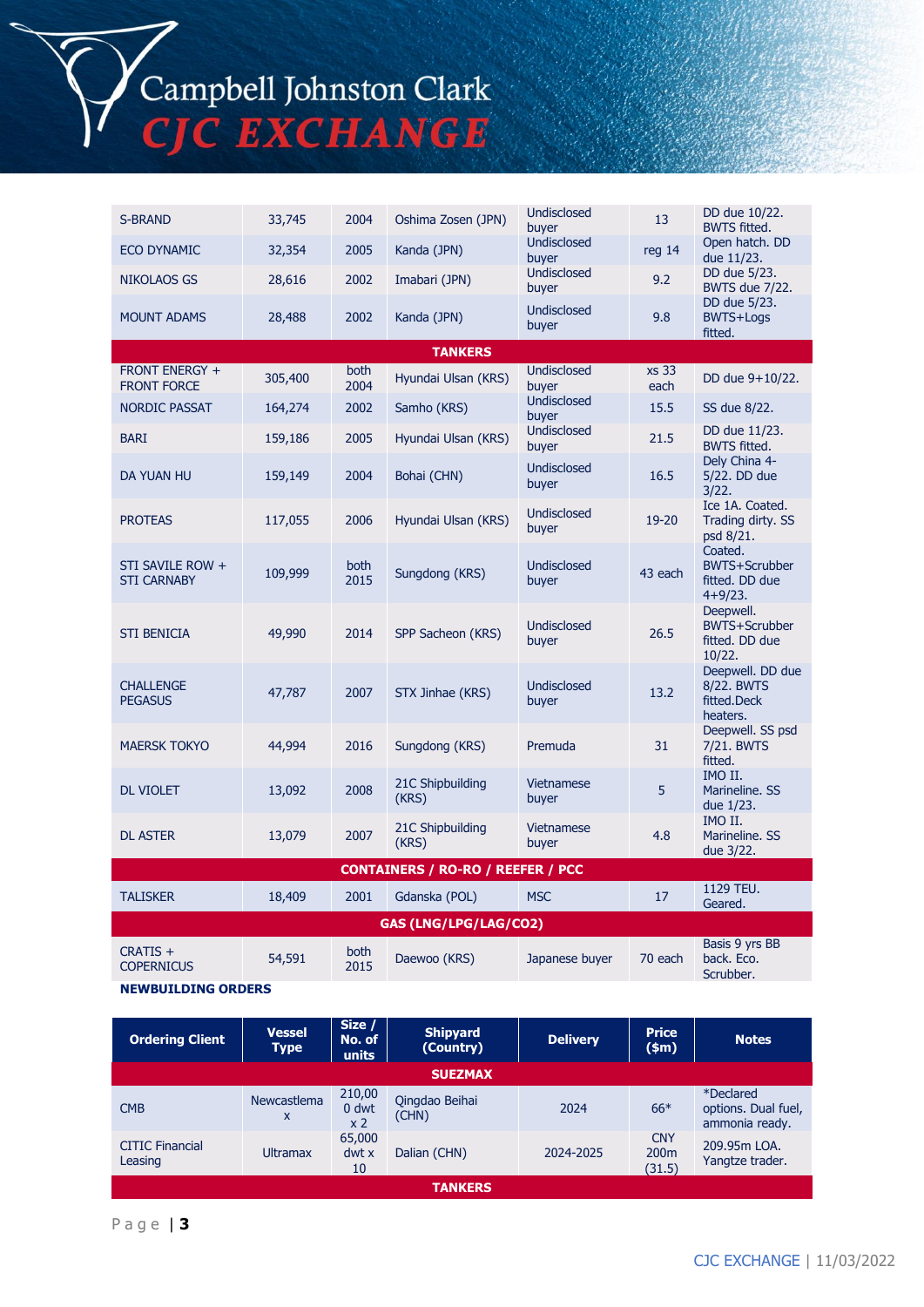Campbell Johnston Clark **C EXCHANGE** 

Erik Thun Group Chem/Produ cts 17,999 dwt x 1 China Merchants Lining Merchants<br>Jinling (CHN) 2024 LNG/LBG dual fuel. Hybrid battery. **CONTAINERS / RO-RO / REEFER / PCC** Wan Hai Lines Containershi p 13,100 TEU x 5 Samsung (KRS) 2024 140 RCL Containershi p 12,000 TEU x Nihon (JPN) 2024 133

|                                     | N            |                                     |                       |      |     |                |
|-------------------------------------|--------------|-------------------------------------|-----------------------|------|-----|----------------|
|                                     |              |                                     | GAS (LNG/LPG/LAG/CO2) |      |     |                |
| <b>Venture Global</b>               | <b>LNG</b>   | 200,00<br>$0$ cbm<br>x <sub>3</sub> | Hyundai HI (KRS)      | 2025 | 237 |                |
| <b>KEYS Bunkering</b><br>West Japan | <b>LNGBC</b> | 3,500<br>cbm x                      | Mitsubiushi (JPN)     | 2024 |     | LNG dual fuel. |

#### **Recycling Activity**

| <b>Vessel Name</b> | <b>BUILT</b> | <b>DWT</b> | <b>LWT</b>     | <b>Delivery</b>   | <b>Price</b><br>$($ \$/lwt $)$ | <b>Notes</b> |
|--------------------|--------------|------------|----------------|-------------------|--------------------------------|--------------|
|                    |              |            | <b>SUEZMAX</b> |                   |                                |              |
| <b>SCF URAL</b>    | 2001 / Korea | 159,31     | 23,499         | <b>Bangladesh</b> | 675                            |              |

#### **Recycling Prices (US\$/LWT)**

|                                       | <b>Pakistan</b> | <b>Bangl</b><br>adesh | <b>India</b> | <b>Turkey</b>     |
|---------------------------------------|-----------------|-----------------------|--------------|-------------------|
| Tank/Cont/Ro-<br>Ro/Capes/LPG/PCC     | 675/685         | 670/6<br>80           | 660/670      | 460/470           |
| Dry<br>Cargo/Bulk/Tween/<br>Gen Cargo | 660/670         | 660/6<br>70           | 650/660      | 450/460           |
|                                       |                 |                       |              | <b>Historical</b> |

#### **Newbuild and Second Hand Benchmark Values** (\$ million)

#### **Average Values** (\$

million) **Vessel Type New Building 5 Year Old Vesse l (Built 2017) 10 Year Old Vessel (Built 2012) 10 Year Old Vessel % Differe nce Present Vs Historic al Tankers** VLCC 115.5 72 50 44.8 11.7% SUEZMAX 77.5 49 32.5 32.0 1.7% AFRAMAX 60.5 45 28 23.5 19.0% MR 41 30 20 17.3 15.4% **Bulkers**  $C_{\text{APESIZE}}$  61^ 47 eco 32 23.0 38.9%  $K$ AMSARMAX 36^ 36 26.5 15.6 70.4% ULTRAMAX /<br>SUPRAMAX  $SUPRAMAX$  33.5^ 33.5 23.5 13.7 72.2%  $HANDYSIZE$  30^ 28 19 10.9 74.8%  $^{\wedge}$  = Chinese price (otherwise based upon Japanese / Korean country of build)  $\sim$   $=$   $Basis$ standard

 $\sim$  = Basis standard contemporaneous DWT/spec for each type.

contemporaneou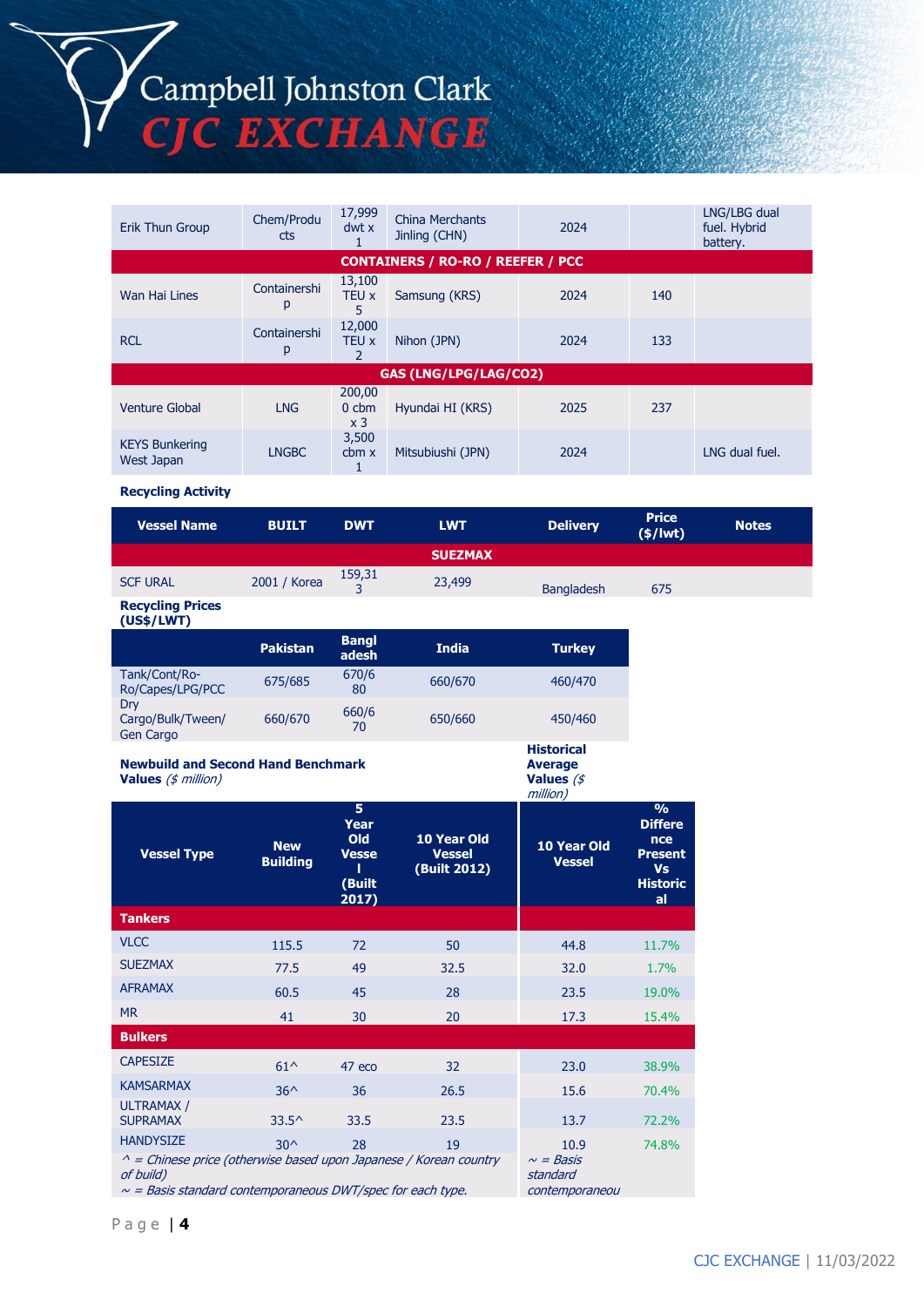

s DWT/spec for each type.

# CJC Market News



Campbell Johnston Clark (CJC) is a medium-sized international law firm advising on all aspects of the shipping sector, from ship finance to dry shipping and comprehensive casualty handling, and all that happens in between. Today, we have offices in London, Newcastle, Singapore and Miami.

# **The American P&I Club Announces Leadership Change**



The Shipowners Claims Bureau, Inc. (SCB), the Managers of the American P&I Club, announced some key developments in the managerial structure of the American P&I Club. It was decided that Joe Hughes will stand down from the role of Chief Executive Officer of SCB on August 1, 2022 and Dorothea Ioannou, currently Deputy Chief Operating Officer of SCB, will succeed Mr. Hughes as CEO from that date.

This important appointment also makes history because Dorothea Ioannou will be the first woman to ascend to the top executive

position of an International Group P&I club in the 167 year history of the marine mutuals.

Also, Vince Solarino will step down as Chief Operating Officer of SCB, Inc., with Dan Tadros, currently Chief Legal and Compliance Officer of SCB, taking over the role of COO from Mr. Solarino. Arpad Kadi will continue to discharge his duties as Chief Financial Officer and Tom Hamilton will continue in his role as Chief Underwriting Officer.

Joe Hughes said: "The last 27 years have been the most consequential of my professional life. The outlook of the American Club was, by common consent, not entirely promising in 1995, but it has enjoyed extraordinary growth and development since then. My colleagues and I take pride in the collective efforts which, over the years, have brought us to where we are today – marine insurers commanding universal respect within the industry."

Joe Hughes also added: "I have every confidence that Dorothea, as the first female CEO of a Group club management company, and Dan, together with Arpad and Tom, with the support of everyone in our service teams across the world, will take the Club and EOM (Eagle Ocean Marine) to yet greater success over the years ahead."

# **Globology Ltd. Receives Funding to Increase Ferry Services on Lake Victoria**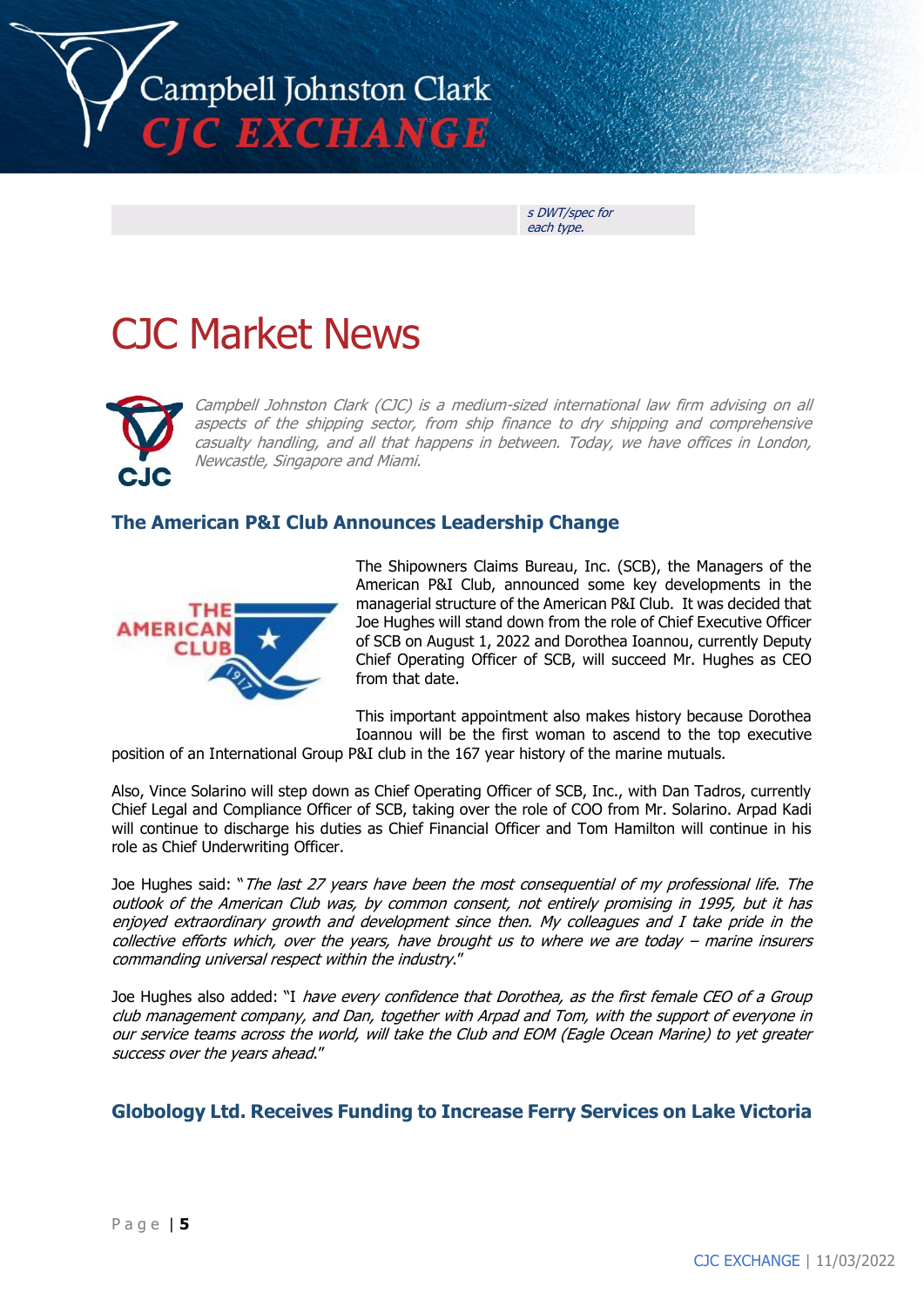



Plans Kenyan firm Globology Ltd has received USD 3.8 million from impact investor InfraCo Africa to expand waterbus services on Lake Victoria. The move comes as part of a drive to increase safety for passengers on what is statistically one of the most dangerous bodies of water on the planet. Many of the fatalities which occur each year are due to the use of old ferries, boats and canoes with little to no safety equipment.

The recent investment from InfraCo will be used to commission five new ferries for use in transport of

passengers and goods between Uganda, Tanzania and Kenya, the three nations which share Lake Victoria. The new vessels are due to be delivered in 24 to 36 months time. A portion of the funding will also go toward upgrades to Globology's current boatyard located in Kisumu, Kenya.

Globology Ltd is the first company to offer scheduled ferry rotas on Lake Victoria and it currently operates three vessels offering passenger and light cargo transport. This includes two 132-seater catamarans and one 80-seater catamaran. The firm's founder, Michael Ormiston said "We are excited to have the opportunity to grow the reach of the waterbus service and expand our journey to save lives and facilitate development of Africa's transportation-challenged communities".

The drive to improve passenger safety in Lake Victoria's transport industry is long awaited. In 2018, the region saw one of its biggest transportation related disasters when 136 lives were lost on the Tanzanian side of the lake during a ferry accident. An estimated 5,000 people are killed each year on the body of water due to boat, ferry and canoe accidents.

Lack of safe transport options leave the population reliant on services provided on inherently unsafe, open canoes which are prone to capsize if caught in one of the regions fast-moving storms. Globology Ltd hopes to plug this gap and provide the population with access to safe transportation options.

# **IMF Research Indicates Soaring Shipping Costs Will Drive Inflation Through 2022**



Researchers from the International Monetary Fund (IMF) have concluded that vast increases in shipping costs are having a slow but consistent impact on inflation, with this impact said to be likely to continue throughout 2022.

The IMF has stated that "we find shipping costs are an important driver of inflation around the world. When freight rates double, inflation picks up by about 0.7 percentage point. Most importantly, the effects are quite persistent, peaking after a year and lasting up to 18 months. This implies that the increase in shipping costs observed in 2021

could increase inflation by about 1.5 percentage points in 2022."

The global demand for goods had already exacerbated the increases in shipping costs, with the war in Ukraine likely to do similar. The pandemic also had an untold effect on prices. In the 18 months from March 2020, the cost of shipping a container increased seven-fold and the end effect will always likely be increased princes on goods.

It was said that "while the pass-through to inflation is less than that associated with fuel or food prices which account for a larger share of consumer purchases—shipping costs are much more volatile. As a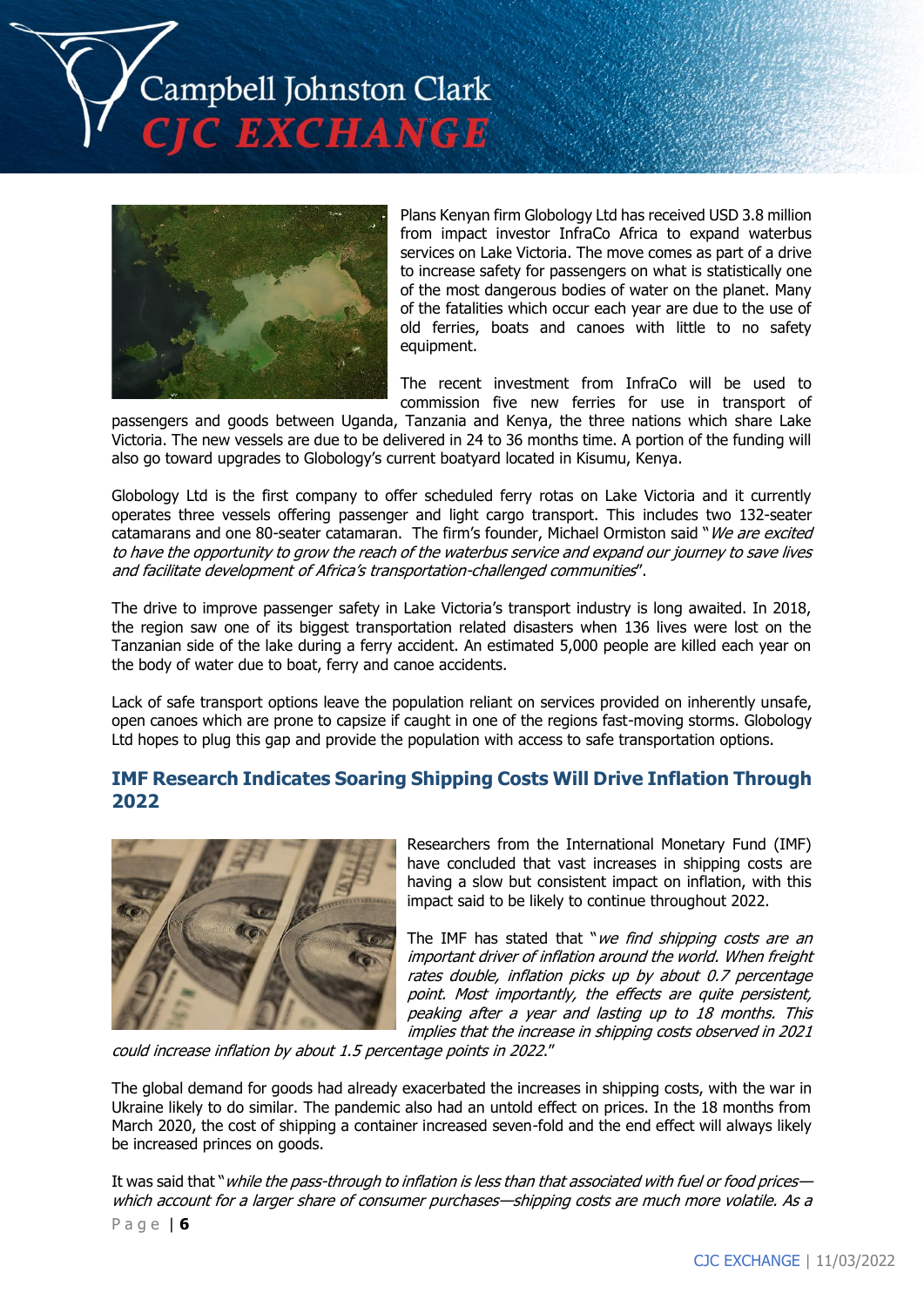

result, the contribution in the variation of inflation due to global shipping price changes is quantitatively similar to the variation generated by shocks to global oil and food prices."

The IMF research found that rising shipping costs affect inflation in some countries more than others. Countries that import more than they consume see larger increases in inflation. Another example is landlocked countries, who typically pay higher freight rates.

Given the amount of goods that are shipped worldwide, prices are intrinsically linked to the shipping market and therefore any increases in the shipping sector have knock-on effects on the shelves. The IMF research shows that it can take up to 12 months for the peak impact to be felt by consumers at the till.

### **Plans to Establish the European Green Corridors Network**



Plans As reported in a press release, the Maersk Mc-Kinney Møller Centre for Zero Carbon Shipping (the **Center**) has partnered in close collaboration with the Port Authorities of Hamburg, Gdynia, Roenne, Rotterdam and Tallinn to establish a European Green Corridors Network. This collaboration will see the setting up of green corridors in Northern Europe and in the Baltic Sea.

The project is stated to initiate an ambitious real climate action partnership which would demonstrate the early

commercialisation of alternative fuel supply chains and provide a plan to scaling the same in the hopes that green corridors for other locations will be established.

A phased approach has been adopted by the Center to achieve its goals. Firstly, a pre-feasibility study will be carried out to identify the potential routes, vessel types and fuels to establish green corridors in the region. Once this is done, the Center and its partners will assess the technical, regulatory and commercial feasibility of shortlisted routes. They will then implement and establish the green corridors in Northern Europe and the Baltic Sea. The Center adds that additional public and private stakeholders will be onboarded during the phases which will allow the project to activate the full value chain to realise its vision.

The Center declares that green corridors are a key enable for shipping's transition and that this initiative will directly support the Clydebank Declaration which was announced during COP-26 in Glasgow. Bo Cerup-Simonsen, CEO of the Maersk Mc-Kinney Møller Center says that the green corridor is a, "…vital step towards decarbonising the shipping industry and meeting the EU's 2030 climate ambitions."

The Center, which is a not-for-profit independent research and development organisation working across the energy and shipping sectors, was founded in 2020 with the goals of exploring viable decarbonisation pathways, facilitating the development and implementation of new energy technologies, building confidence in new concepts and their supply chains and accelerating the transition by viable strategic pathways. It received a start-up donation of DKK 400m from the A. P. Moller Foundation.

For more information, please contact: